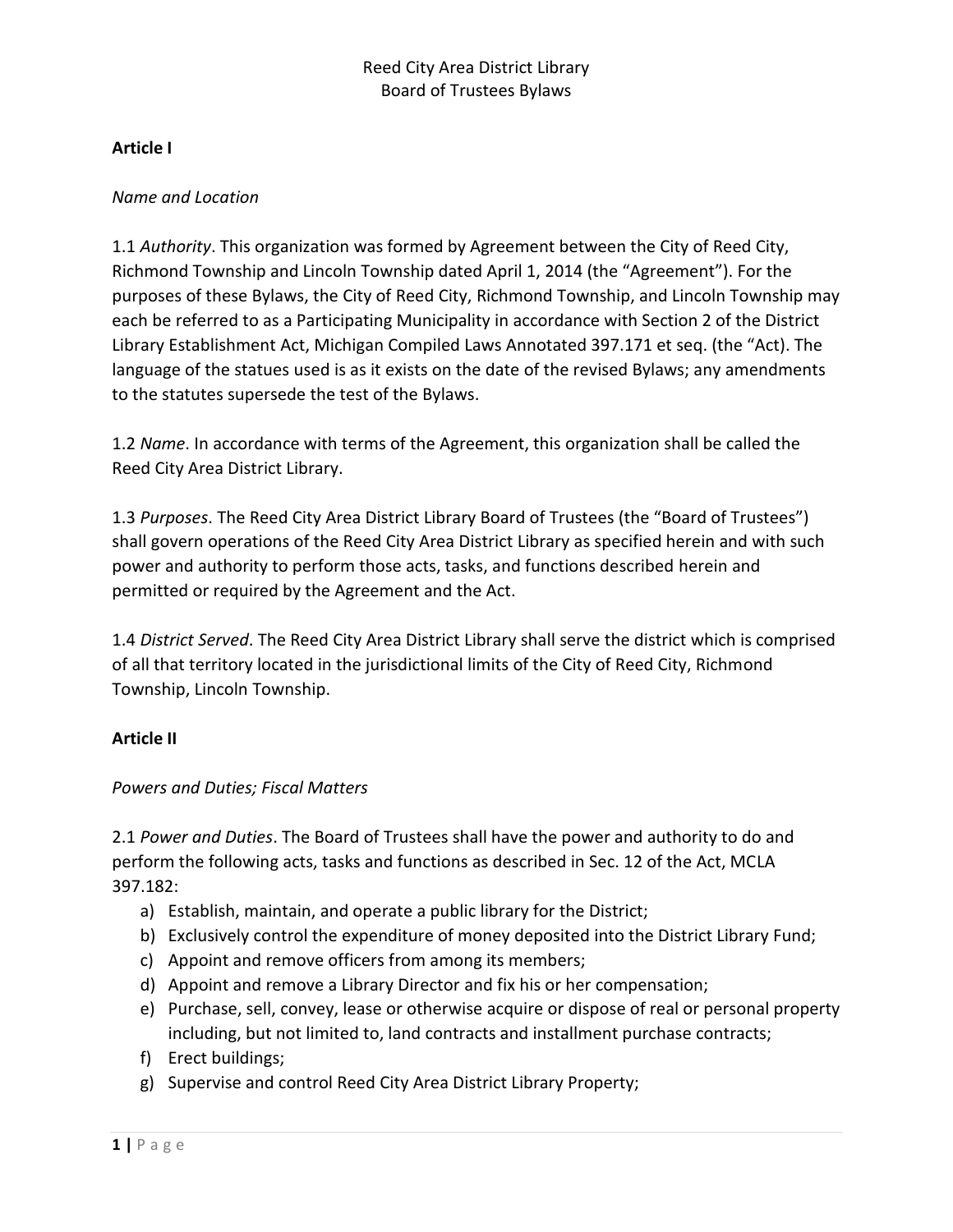- h) Enter into a contract to receive library-related service from or give library-related service to a library or a municipality within or without the District (MCLA 397.182 sect. 12(1));
- i) Adopt bylaws and regulations, not inconsistent with the Act, governing the Board of Trustees and the Reed City Area District Library;
- j) Propose and levy upon approval of the electors as provided in the Act, a tax for support of the Reed City Area District Library;
- k) Borrow money pursuant to the District Library Financing Act (1988 P.A. 265, MCLA 397.281 to 397.290);
- l) Issue bonds pursuant to 1988 P.A. 265, MCLA 397.281 to 397.290;
- m) Accept gifts and grants for the Reed City Area District Library; and
- n) Perform and other acts authorized by law.

2.2 *Fiscal Authority*. Money for the Reed City Area District Library shall be paid to the Board of Trustees and deposited in a fund designated as the Reed City Area District Library fund. The Board of Trustees shall have exclusive control of the expenditure of money deposited in the Reed City Area District Library fund, including the authority to prepare budgets and final authority as to the expenditure of such funds. The Board of Trustees shall prepare and publish an annual budget in accordance with the Uniform Budgeting and Accounting Act, being Act No. 2 of the Public Laws of Michigan of 1968, as amended. The board of Trustees shall be responsible for establishing the approval process for all financial expenditures.

2.3 *Fiscal Year*. The fiscal year for the Reed City Area District Library shall be the annual period commencing July 1 and ending the following June 30 of each year.

# **Article III**

# *Board Membership*

3.1 *Composition*. In accordance with the Act and the Agreement, the Board of Trustees shall consist of six (6) Board members as provided in the Agreement. An individual appointed as a Board member shall be a qualified elector of the Participating Municipality that appoints the Board member on the date the appointment is made and shall be a resident of the Reed City Area District Library district as described in section I.D. of the Agreement

3.2 *Terms*. As staggered terms expire, Board members shall be appointed for a term of four (4) years commencing January 1 of that year. Board members may be reappointed for successive terms at the discretion of the Participating Municipality. If a vacancy occurs in the office of Board member, the vacancy shall be filled by the Participating Municipality that appointed the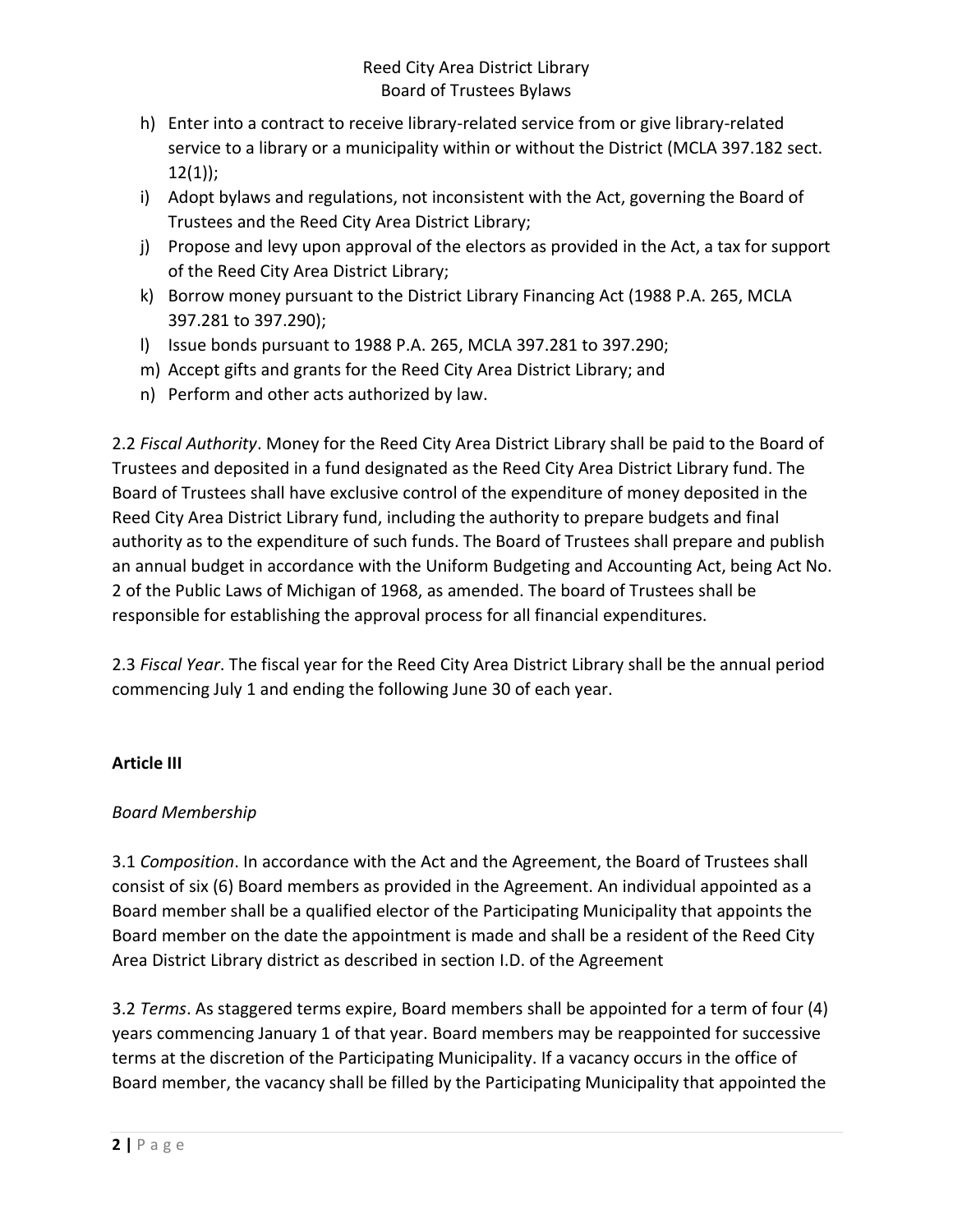member whose position is vacant and the Board member appointed to fill the vacancy shall serve the remainder of the unexpired term of office.

3.3 *Vacancies*. A vacancy shall occur on the Board of Trustees when a Board member dies, resigns, is convicted of a felony, is removed from office by the Governor pursuant to section 10 of article V of the Michigan Constitution of 1963, ceases to be a resident of the Reed City Area District Library district, or ceases to be a resident of the Participating Municipality that appointed the Board member.

- a) *Resignation*. Resignation from the Board of Trustees shall be by written letter submitted to the President of the Board of Trustees. The resignation shall be effective upon receipt of such notice by the President.
- b) *Removal*. In accordance with Section 8(2) (MCLA 397.178(2)) of the Act, the Governor of the State of Michigan shall have the power to remove a board member of the Board of Trustees for cause, pursuant to the provisions of Section 10 of Article V of the State Constitution of 1963, as amended.

3.4 *Compensation*. The Board of Trustees may compensate Trustees for attending official meetings of the Board or committees of the Board and shall include the amount of compensation, if any, in the annual budget. Compensation shall not exceed \$30.00 per Board member per meeting. A Trustee shall not be compensated for attending for than 52 meetings per year. The Board of Trustees also may reimburse a Trustee for necessary expenses that the Trustee incurs in the performance of official duties.

3.5 *Conflict of Interest and Commitment*. No member of the Board of Trustees or his or her immediate family member shall benefit financially from the Trustee's membership on the Board, or create the appearance of a conflict of interest or commitment, or of impropriety. If a Trustee or his or her immediate family member is being considered for a contract or other financial relationship with the Reed City Area District Library, that Trustee must disclose to the full Board of Trustees that he or she has a conflict of interest. A Trustee with a conflict of interest shall not vote on any matters concerning the conflict of interest or commitment, although a Trustee with a conflict of interest may participate in discussion regarding such matters after disclosing the conflict and may answer questions that may be raised by other members of the Board of Trustees regarding the matter. The Board of Trustees may adopt specific policies and procedures to further address potential conflict of interest.

3.6 *Execution of Contracts*. The Board of Trustees may in any instance designate one or more members to execute contracts and other instruments on behalf of the Board, and such authority may be general or confined to specific transactions. The Board of Trustees may also ratify any execution. When the execution of any instrument has been authorized without specifying the executing office or agents, the President, Vice President, Secretary or Treasurer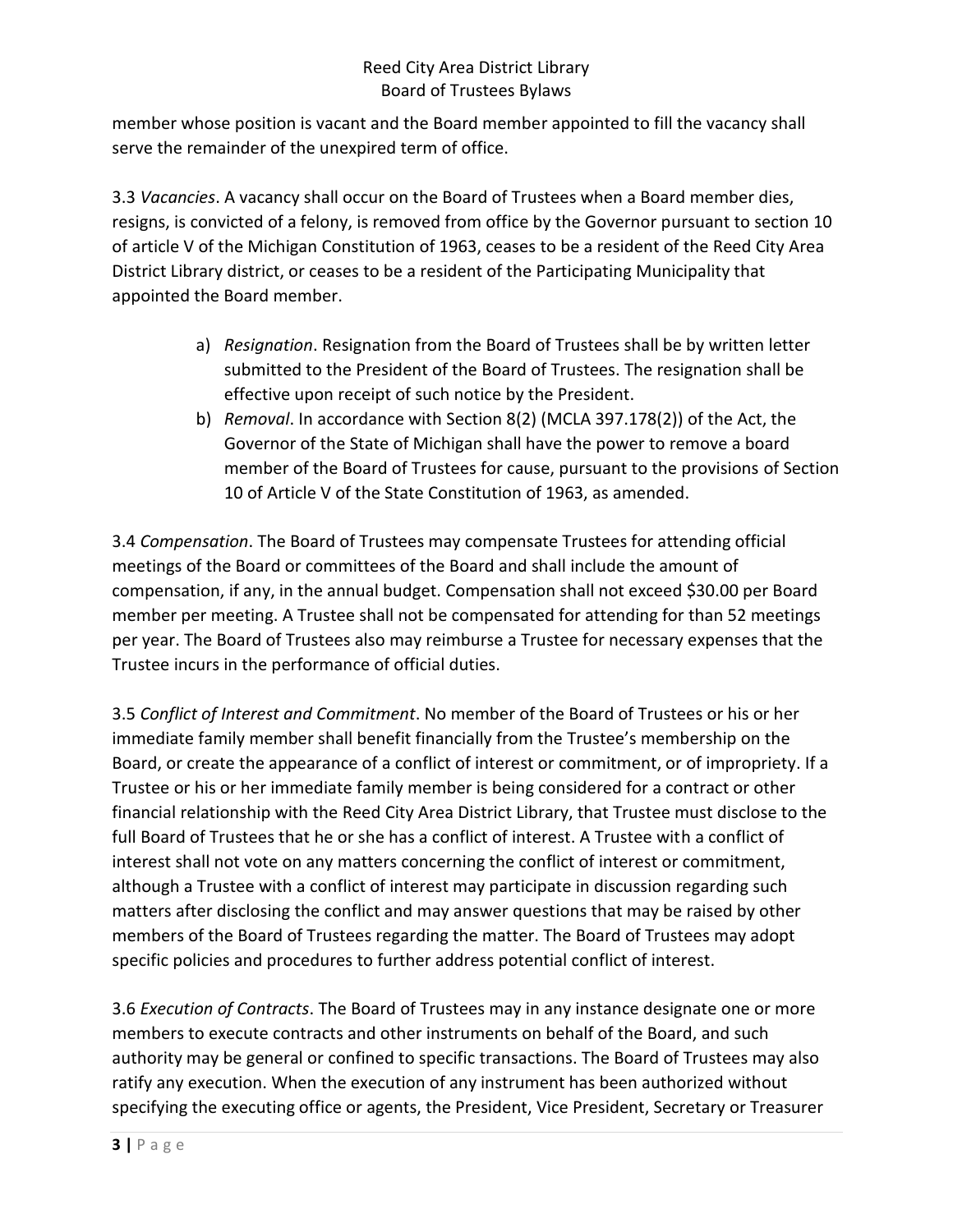of the Board of Trustees may execute such instrument on behalf of the Reed City Area District Library, and any of the foregoing officers may delegate such authority to the Library Director.

## **Article IV**

## *Officers*

4.1 *Elected Officers*. The Board of Trustees shall elect a President, Vice President, Secretary and Treasurer. Officers shall be regularly appointed or elected and voting members of the Board of Trustees.

4.2 *President*. The President shall preside at all meetings of the Board, appoint committees with the approval of the Board, authorize calls for any special meetings and generally perform the duties of the presiding officer. The President shall have the power and authority, on behalf of the Board of Trustees, to perform all acts, execute and deliver all documents and take all steps necessary and appropriate to effectuate the actions and policies of the Board.

4.3 *Vice President*. The Vice President shall assume the duties of the President in his or her absence. In the event of resignation, removal, disability, or death of the President, the Vice President shall assume the office of President for the unexpired portion of the vacated term.

4.4 *Secretary*. The Secretary shall see that a true and accurate account of all proceedings at Board of Trustee meetings is kept and shall perform such other duties as usually pertain to the office of secretary or as shall be determined from time to time by the Board of Trustees. In compliance with any requirements of state law regarding the holding of meetings of public bodies, the Secretary shall issue notices of all regular meetings, and, on the authorization of the President, of all special meetings, and shall have custody of the minutes and other records of the Board of Trustees. With the approval of the majority of the Board, the Secretary may delegate any of those responsibilities to the Library Director.

4.5 *Treasurer*. The Treasurer shall have charge of the funds of the Reed City Area District Library, providing for their safe custody and investment as directed by the Board of Trustees, subject to limitations for investment of public funds as provided by law. The Treasurer shall control expenditures from the Reed City Area District library funds through a system of vouchers presented by authorized personnel. A record of all monies received or deposited to the Reed City Area District library funds shall be kept by the Treasurer, and all disbursements, sales and transfers from the fund shall be kept by the Treasurer, and reported monthly to the Board of Trustees at its regular meeting. In addition, the Treasurer shall perform such other duties as may be prescribed for his or her by State or Federal law and these Bylaws. With the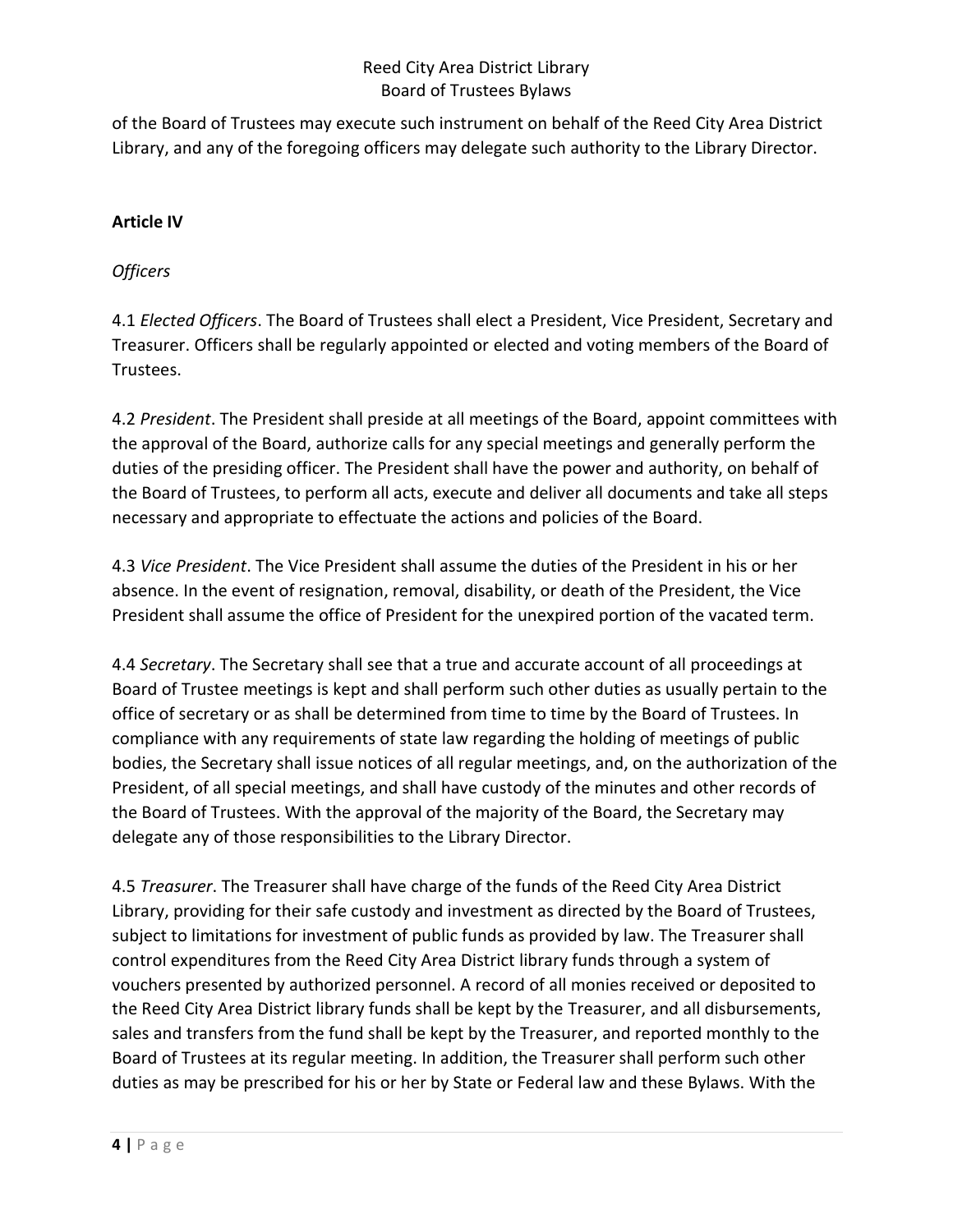approval of a majority of the Board of Trustees, the Treasurer may delegate any of these responsibilities to the Library Director.

4.6 *Terms of Office*. All officers shall serve for a one (1) year term. Election of officers shall occur at the annual meeting of the Board of Trustees. Terms of office shall commence upon election and terminate upon the election of new officers at the next annual meeting of the Board of Trustees or at such a time that the officer's successor has been duly elected or appointed.

4.7 *Vacancies*. In the event of the death, resignation, removal or other inability to serve of any officer, vacancies in any office shall be filled by the Board of Trustees at its next regular meeting following the occurrence of a vacancy, except for the office of President in which case the Vice President shall assume duties of the office for the unexpired term. A successor Vice President shall be elected to fill any vacancy so created in that office.

4.8 *Resignation*. Resignation from office shall be by written letter submitted to the Board of Trustees. Any officer may be removed with or without cause by the vote of two-thirds (2/3) of the members of the Board of Trustees then in office at any regular or special meeting.

# **Article V**

### *Meetings*

5.1 *Annual and Regular Meetings*. The annual meeting of the Board of Trustees shall be the first meeting of each new calendar year. At the annual meeting, the Board of Trustees shall determine the schedule of regular meetings of the Board of Trustees for the upcoming year. Within ten (10) days following the annual meeting, a notice shall be posted in a public place setting forth the dates, times and places of all regular meeting scheduled for the ensuing year. (MCLA 15.265(2)) Regular meetings are held the last Monday of each month at 6:00 p.m. in the Reed City Area District Library Community Room. In the event a regular meeting date conflicts with a holiday or major holiday week, the meeting will be held on an earlier Monday of the month, to be determined by the Board and posted for the public. If there is a change in the schedule of regular meetings, there shall be posted within 3 days after the meeting at which the change is made, a public notice stating the new dates, times, and places of the regular meetings for that year. The notice of all regular meetings or rescheduled regular meetings shall comply with the Open Meetings Act, MCL 15.261 et. seq.

5.2 *Special Meetings*. Special meetings may be called by the President or upon a written request of three Trustees, provided eighteen (18) hours of notice is given of the time and purpose of the special meeting. The announcement of a special meeting at any meeting at which a quorum is present shall be sufficient notice of such meeting. Trustees not present at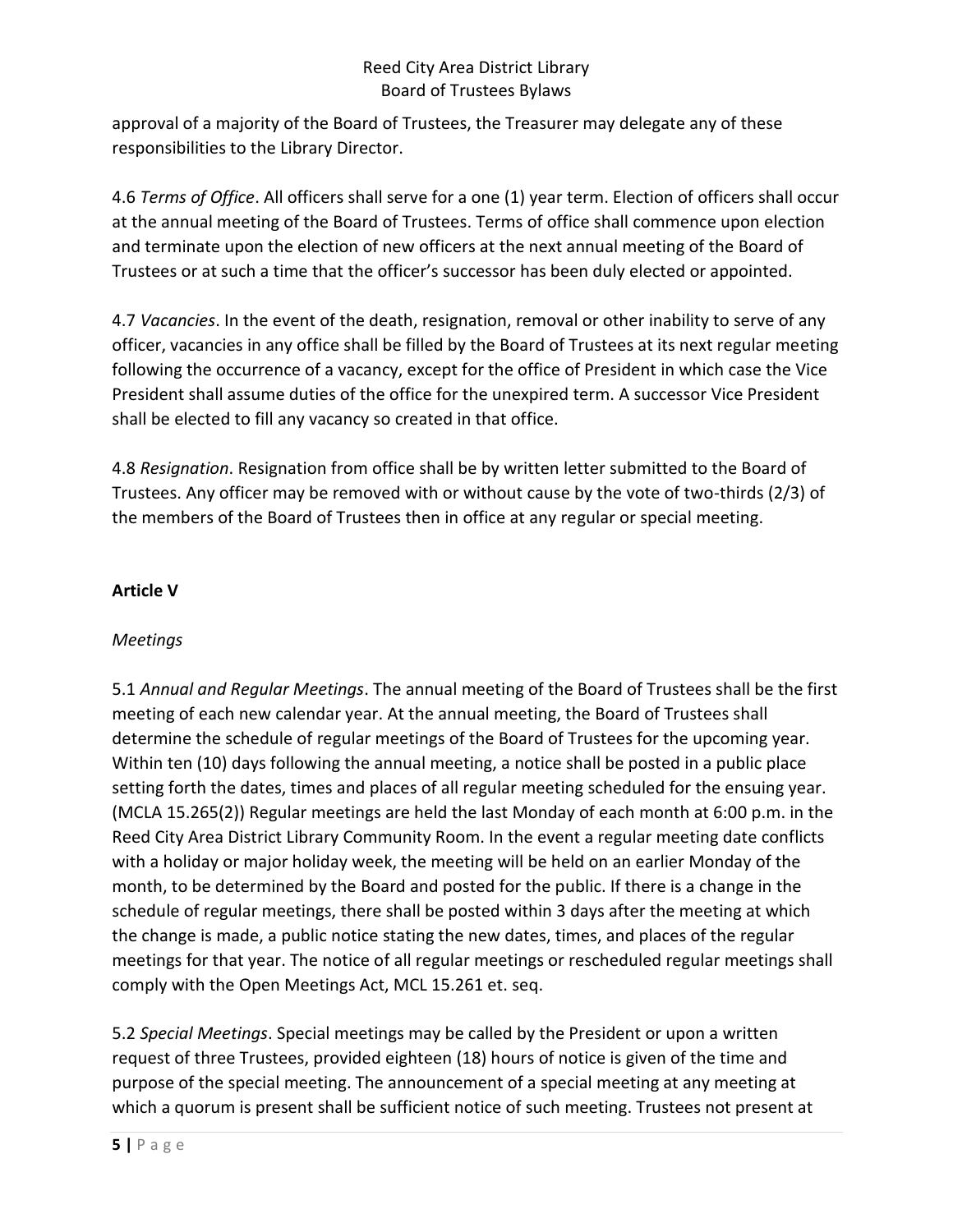the time of announcement of such special meeting shall be notified by the Secretary. No business may be conducted at a special meeting except the business specified in the notice of the meeting. Public notice of any special meeting shall be posted as required by the Open Meetings Act, MCL 15.262 et seq. Emergency Board meetings in the event of a severe and imminent threat to the health, safety, or welfare may be held in compliance with the Open Meetings Act.

5.4 *Notice of Regular Meeting*. Notice of regular meetings, including an agenda, shall be posted in a public place at the Library and shall be distributed by the Secretary to all members of the Board of Trustees at least four (4) days before the regular meeting.

5.4 *Agenda for Regular Meetings*. The agenda for regular meetings shall include the following items:

- 1. Call to order and attendance
- 2. Approval of agenda
- 3. Approval of prior meeting(s) minutes
- 4. Citizen requests/Public comment
- 5. Financial report
- 6. Committee reports
- 7. Director's report
- 8. Old Business
- 9. New business
- 10. Adjournment

5.5 *Quorum*. No official business shall be conducted without a quorum of the Board being present at the meeting. For all meetings, both regular and special, four (4) members of the board of Trustees shall constitute a quorum for the transaction of business.

5.6 *Voting*. Each member present at a Board meeting shall vote yes or no unless the member has declared a conflict of interest that precludes voting per Section 3.5. Each member of the Board of Trustees shall have on (1) vote and the act of a majority of the Board at any meeting at which a quorum is present shall be the act of the Board of Trustees except as otherwise provided by these Bylaws or as required by Michigan law. All votes of members of the Board of Trustees shall be recorded and shall become matters of public record.

5.7 *Rules of Procedure*. The Board shall use Robert's Rules of Order Newly Revised (latest ed.) as guidelines for the conduct of meetings. The Board complies with the Michigan Open Meetings Act, and the public and staff are welcomed at all meetings.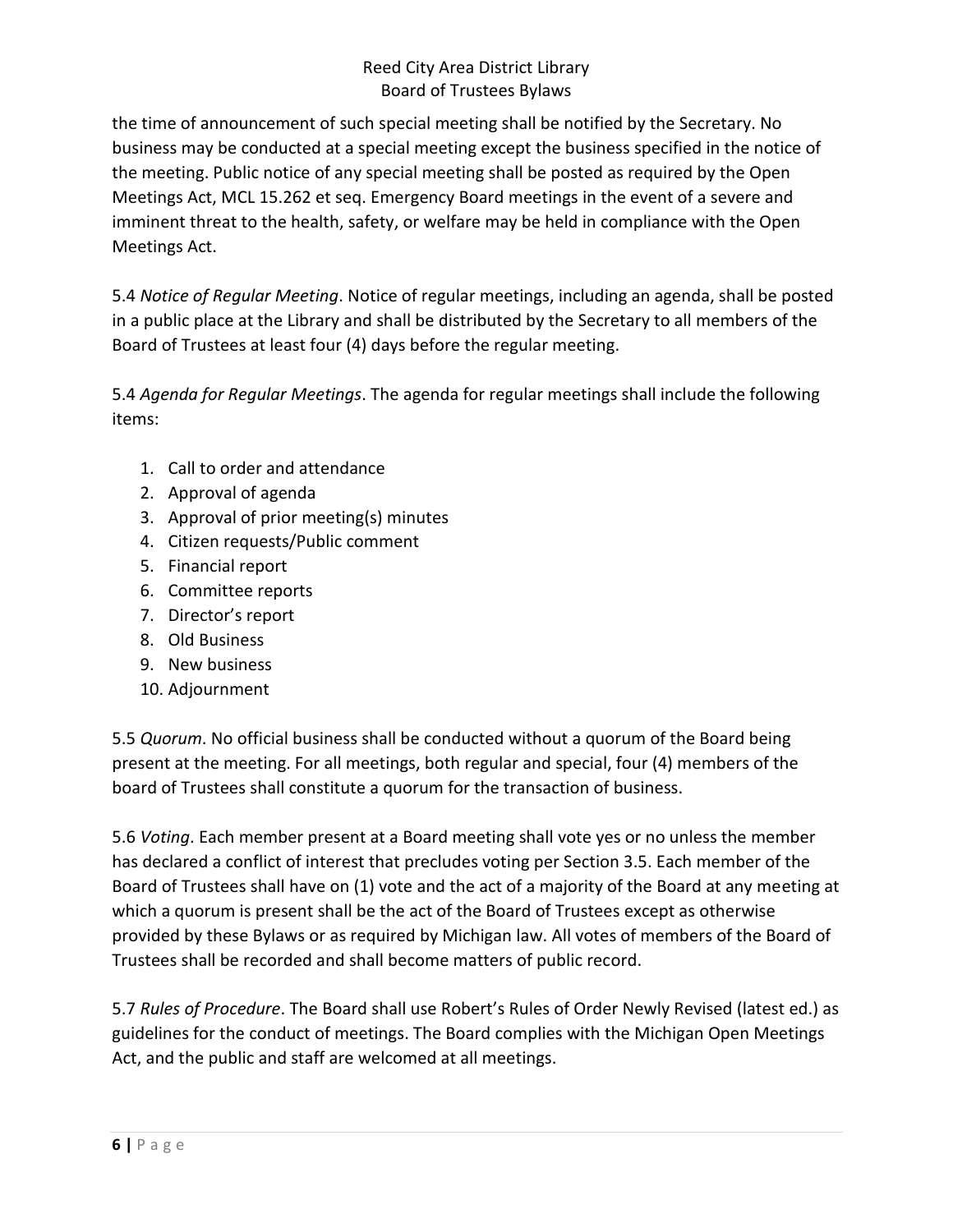#### **Article VI**

#### *Committees*

6.1 *Designation of Committees*. The following standing committees shall serve the Board of Trustees: (1) Budget and Finance Committee; (2) HR and Policy Committee; (3) Strategic Planning Committee; and (4) Building Improvement Committee. In addition to the foregoing standing committees, the Board of Trustees may establish such special committees and subcommittees from time to time as it shall deem necessary or appropriate.

6.2 *Committee Functions*. The Board of Trustees shall define the powers and responsibilities of all committees and subcommittees. All committees and subcommittees, whether standing or special, shall serve in an advisory capacity to the Board of Trustees. No committee or subcommittee shall have authority to take final action with respect to any matter or have the power to decide or deliberate public policy on behalf of the Board of Trustees. Each committee shall present recommendations to the Board of Trustees for deliberation and action by the Board in accordance with Section 6.5 and the Board shall be free to reject, accept or modify the committee's nonbinding recommendations.

6.3 *Committee Members; Chairpersons*. Subject to the approval of the Board of Trustees, the President shall appoint the committee chairpersons and other members of standing and special committees from a list of proposed committee members prepared in consultation with the Library Director. All appointments to standing committees shall be consistent with membership requirements described in Section 6.6 of these Bylaws. Committees may, but need not, be composed solely of members of the Board of Trustees. Any committee member appointed by the Board of Trustees and any committee chairperson may be removed by a majority vote of the Board of Trustees with or without cause at any time. Individuals appointed by the Board of Trustees to serve on standing and special committees shall make every effort to attend schedule committee meetings. Upon invitation by the committee chairperson, individuals other than appointed committee members may attend committee meetings.

6.4 *Call and Notice of Committee Meetings*. Committees and subcommittees shall meet in accordance with a schedule established by the committee or subcommittee and with such frequency as they deem appropriate to effectively discharge their functions, or as required by these Bylaws or by Board resolution. Reasonable notice of the meetings of any committee or subcommittee shall be given to the members thereof. The chairperson of any committee or the President may call a special meeting of any committee. Notice of the time and place of a special meeting of the committee shall be given to each committee member in advance of the meeting by any means, including mail, telephone, facsimile transmission, or e-mail, which can be reasonably expected to provide the committee members with actual advance notice of the meeting. Notice of any meeting of a committee may be waived in writing before or after the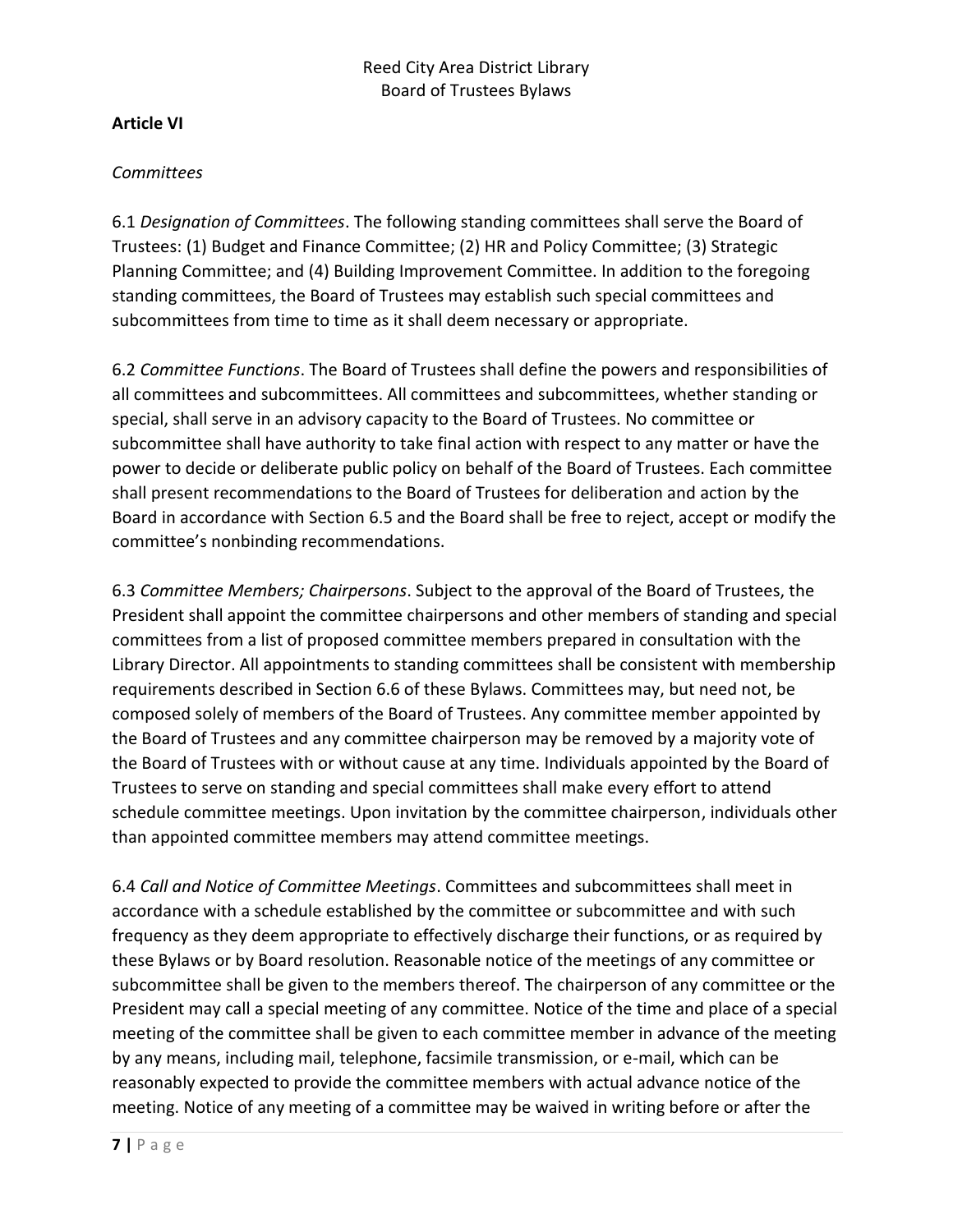meeting. Attendance at a meeting constitutes waiver of notice of the meeting, except where the purpose of the attendance is to object to the holding of the meeting. All committee meetings must be properly posted and public notice given in accordance with the Open Meetings Act.

6.5 *Meetings of Committees*. A quorum for a committee meeting shall consist of a majority of the members appointed to the committee. At each meeting of the Board of Trustees, each committee chairperson shall deliver a verbal report to the Board of Trustees with respect to activities of the Committee since the last Board meeting. Verbal reports as to committee activities shall be presented prior to deliberation and voting by the Board on committee recommendations. Each verbal report shall summarize the recommendations of the committee. If the committee was unable to agree as to its recommendations to the Board of Trustees, the verbal report shall briefly summarize the majority and minority views of the committee with respect to that issue. Any committee may submit a written request to the Board in lieu of the verbal report described herein.

## 6.6 *Charge and Responsibilities of Standing Committees.*

6.6.1 *Budget and Finance Committee*. The Budget and Finance Committee shall consist of three (3) Trustees, and such other persons, including member of the public having expertise in matters within the scope of the committee's duties, as the Board may deem appropriate. The Budget and Finance Committee shall (i) make recommendations to the Board on the adoption of the annual budget; (ii) review long-term plans for capital expenditures and make recommendations to the Library Director and the Board; (iii) review and advise the Board on financial practices and financial matters, such as insurance requirements, banking relationships, accounting practices, investment policies, internal controls, borrowings, millage and election issues and other similar matters; (iv) develop the basis for the operating millage proposal to be submitted to the electors of the Reed City Area Library District; and (v) provide the necessary data to enable the Board to select financing for new buildings and properties, the amount and form of such financing, and procedures for approval of proposed financing by electors, if required.

6.6.2 *HR and Policy Committee*. The HR and Policy Committee shall consist of three (3) Trustees and such other persons, as the Board may deem appropriate. The Committee shall annually review all Library policies except those within the jurisdiction of the Budget and Finance Committee, and make recommendations for policy changes to the Board of Trustees. The Library Director shall bring to the HR and Policy Committee for review any procedures or practices which affect policy. The Committee shall also advise the Board of Trustees with respect to the Library Director's performance appraisal by collecting relevant information from the Director and board, organizing the evaluation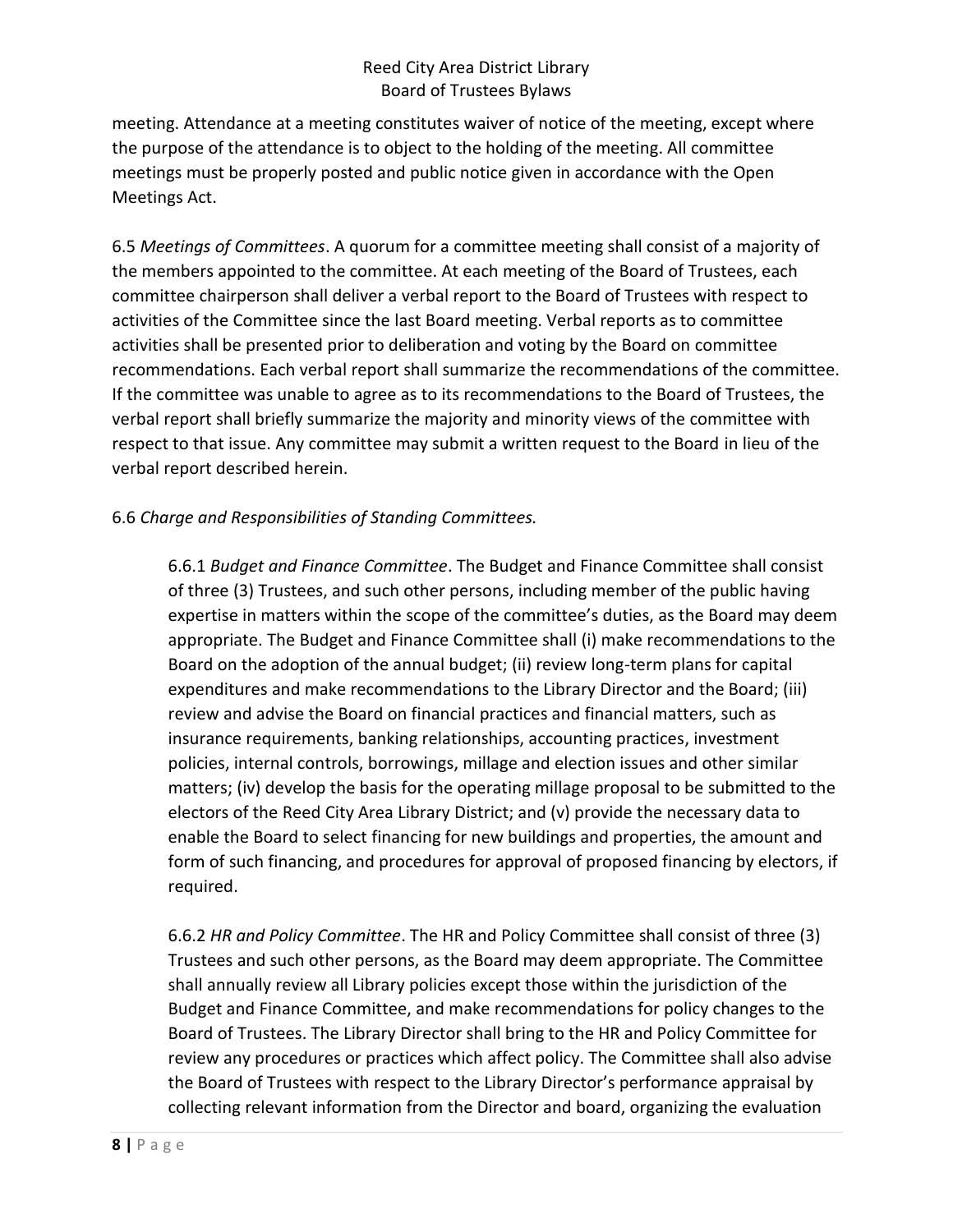materials and communicating the draft evaluation document to the Board for its consideration and approval.

6.6.3 *Strategic Planning Committee*. The Strategic Planning Committee shall consist of three (3) Trustees, and such other persons, as the Board may deem appropriate. The Strategic Planning Committee shall assess community needs using tools such as a suggestion box, patron or community member suggestions, and the community survey. The Strategic Planning Committee shall also take into consideration the needs of the library building itself as well as library employees. The Strategic Planning Committee shall then create long-term goals for the Library and provide recommendations to the Board of Trustees for implementation. These assessments and goals will be ongoing and flexible, changing as the library and community around it grows and changes. Goal progress will be assessed quarterly and any issues addressed and solved.

6.6.4 *Building Improvement Committee*. The Building Improvement Committee shall consist of three (3) Trustees, and such other persons, as the Board may deem appropriate. The Building Improvement Committee shall conduct a yearly building audit, occurring in the summer, to assess the building for needed repairs or improvements. The Committee will submit recommendations to the Board for building repairs or improvements.

6.7 *Special Committees*. The Board of Trustees may from time to time appoint special committees for selected tasks and shall define the size, composition, purposes and duration of such special committees pursuant to a resolution of the Board. Special committees shall review matters within the scope of their assigned work and advise the Board of Trustees and the Library Director thereon. All special committees shall abide by the general committee procedures described in Sections 6.2 through 6.5 of these Bylaws. All special committees shall disband when they have completed the work for which they were appointed.

### **Article VII**

### *Library Director*

7.1 *Appointment*. The Library Director shall be appointed by the Board of Trustees and shall be considered to be the executive officer of the Reed City Area District Library.

7.2 *Duties and Authority of the Library Director*. The Library Director shall have sole charge of the administration of the Library under the direction and review of the Board of Trustees. The Library Director shall be responsible for the care of the building and equipment; for the employment, development and direction of the staff; for the efficiency of the Library's service